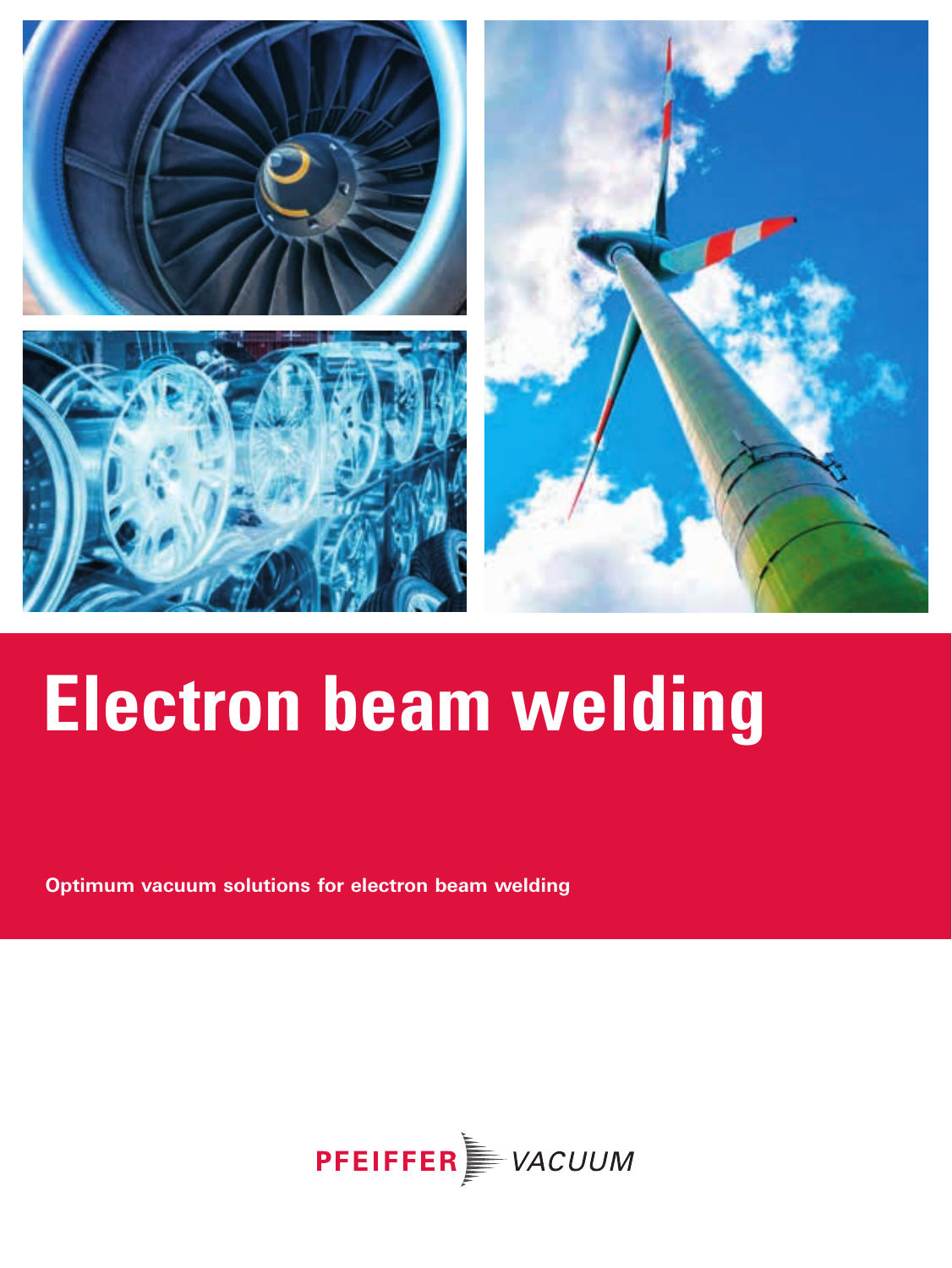### **Optimum vacuum solutions for electron beam welding**

The electron beam as a heat source in thermal material processing has become indispensable in many industrial applications such as drilling, milling, perforating, melting or welding. Electron beam welding, in particular, has long since established itself in applications where high-precision, deep and distortion-free welds are required (see section "Applications") and is used in a wide variety of industrial sectors. But what exactly is this joining process and why does vacuum play an important role?

In electron beam welding, a beam of strongly accelerated electrons is focused on a workpiece via adjustable magnetic fields. On the surface of the workpiece, the electrons release energy precisely at the point of impact, where they heat, melt and vaporize material. Generating the beam in the electron beam gun and the actual welding process in the welding chamber take place almost exclusively under vacuum at pressures in the high vacuum range  $(10^{-3}$  to 10<sup>-6</sup> hPa). This is to prevent the electrons from being scattered by air molecules and enable trouble-free and loss-free focusing of the beam on the workpiece.



Figure 1: Electron beam welding machine with welding chamber and electron beam generator (courtesy of Steigerwald Strahltechnik)

**What is electron beam welding?**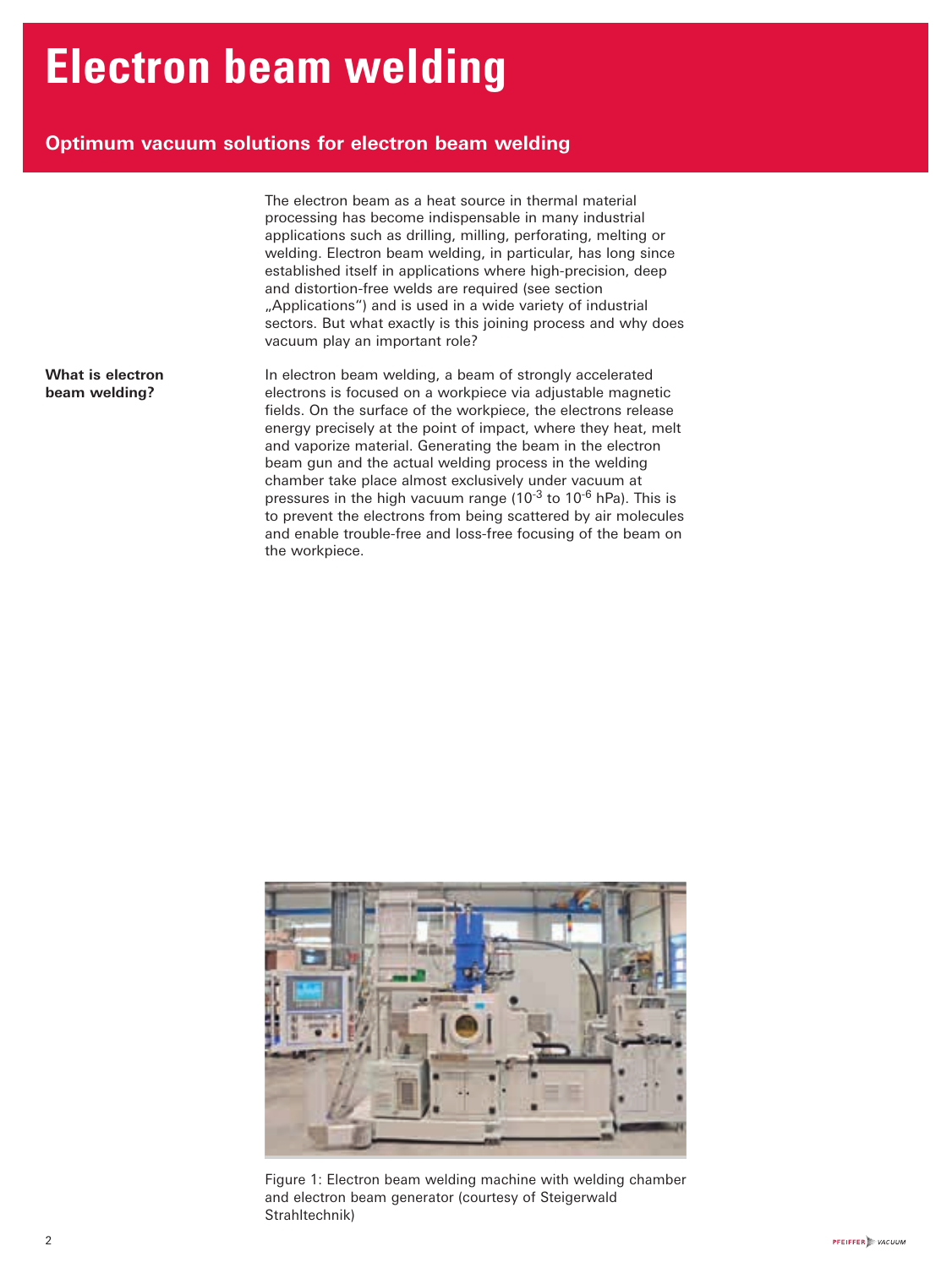| Contents | Advantages                                        | Page 4  |
|----------|---------------------------------------------------|---------|
|          | Applications                                      | Page 4  |
|          | Vacuum technology requirements                    | Page 4  |
|          | Comprehensive portfolio for electron beam welding | Page 5  |
|          | Design                                            | Page 6  |
|          | Evacuating the welding chamber                    | Page 6  |
|          | Evacuating the electron beam generator            | Page 8  |
|          | Pressure measurement                              | Page 9  |
|          | Product measurement                               | Page 9  |
|          | Leak detection                                    | Page 10 |
|          | <b>Pfeiffer Vacuum Service</b>                    | Page 12 |
|          | Components, valves, custom chambers               | Page 14 |

Figure 2: Aircraft engine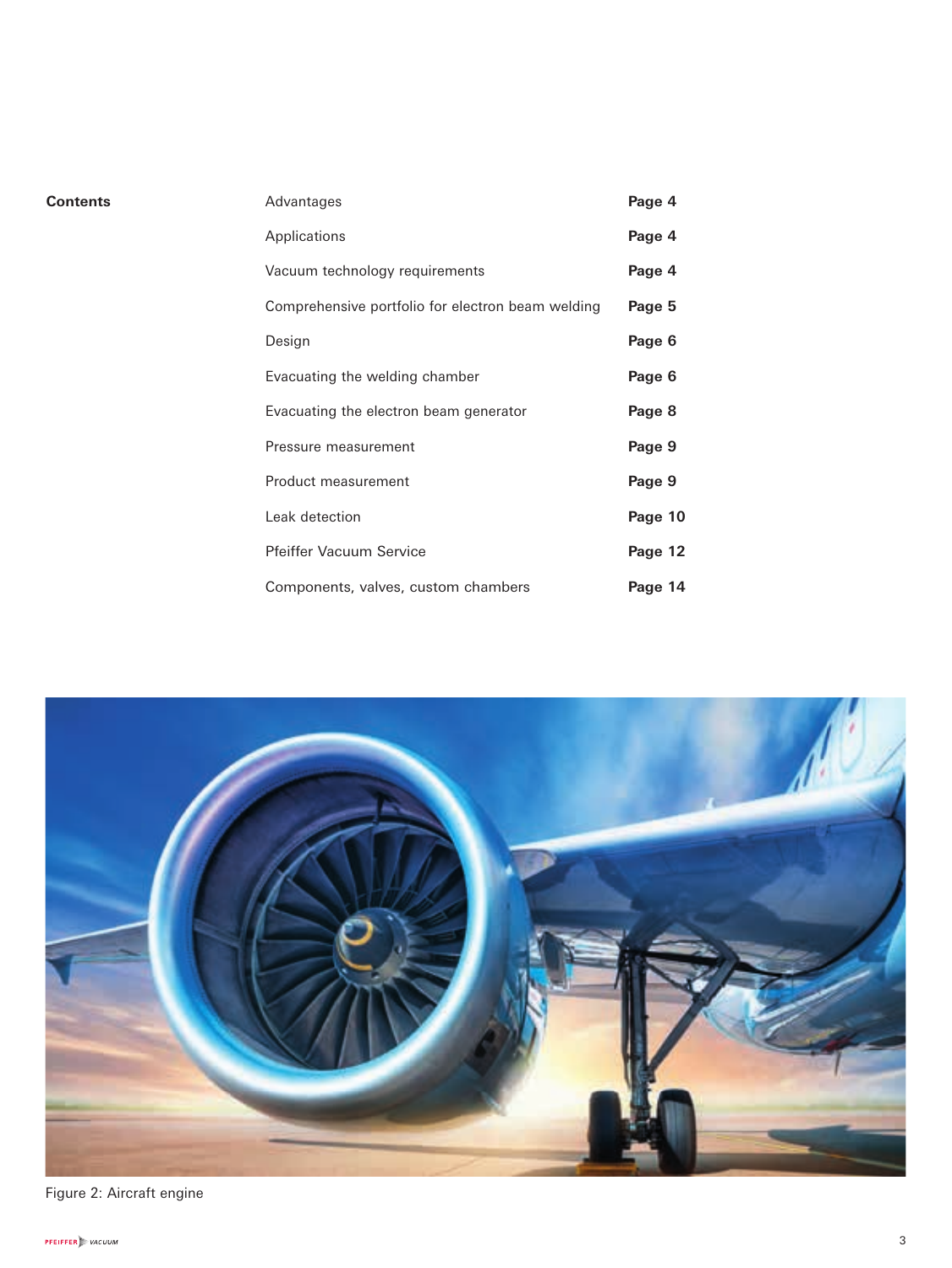### **Fundamentals**

| <b>Advantages</b>   | Electron beam welding offers many advantages over<br>traditional welding processes. It allows high welding speeds<br>of up to 10 mm/s and welding depths of up to 300 mm to be<br>achieved. And that's not all. The ability to adjust beam<br>parameters electrically also ensures precise real-time control<br>and highly reproducible welding results.                                                                                                                                                                                                                 |  |
|---------------------|--------------------------------------------------------------------------------------------------------------------------------------------------------------------------------------------------------------------------------------------------------------------------------------------------------------------------------------------------------------------------------------------------------------------------------------------------------------------------------------------------------------------------------------------------------------------------|--|
|                     | Thanks to the high local energy density in electron beam<br>welding, a wide variety of material combinations can be<br>welded that are either impossible or extremely difficult to<br>weld using conventional welding methods. Low heat input<br>into the material surrounding the weld ensures minimal<br>deformation of welded workpieces during electron beam<br>welding and enables metals with high thermal conductivity to<br>be welded. In addition, vacuum prevents unwanted oxidation<br>of the welded workpieces.                                              |  |
| <b>Applications</b> | Electron beam welding is used in high-tech branches of<br>industry where toughest demands are made on the design<br>and quality of welds, and the processing time must be as<br>short as possible. Important areas of application include mass<br>produced products in the automotive supplier industry, and in<br>electrical, medical and precision engineering, as well as<br>sophisticated special designs in the aerospace, energy and<br>nuclear industries. While large companies usually operate<br>their own application-specific electron beam welding systems, |  |

contract manufacturing companies use all-purpose machines

to cover a wide range of applications and customers.



Figure 3: Energy technology entitled to the Second Pigure 4: Wind turbine

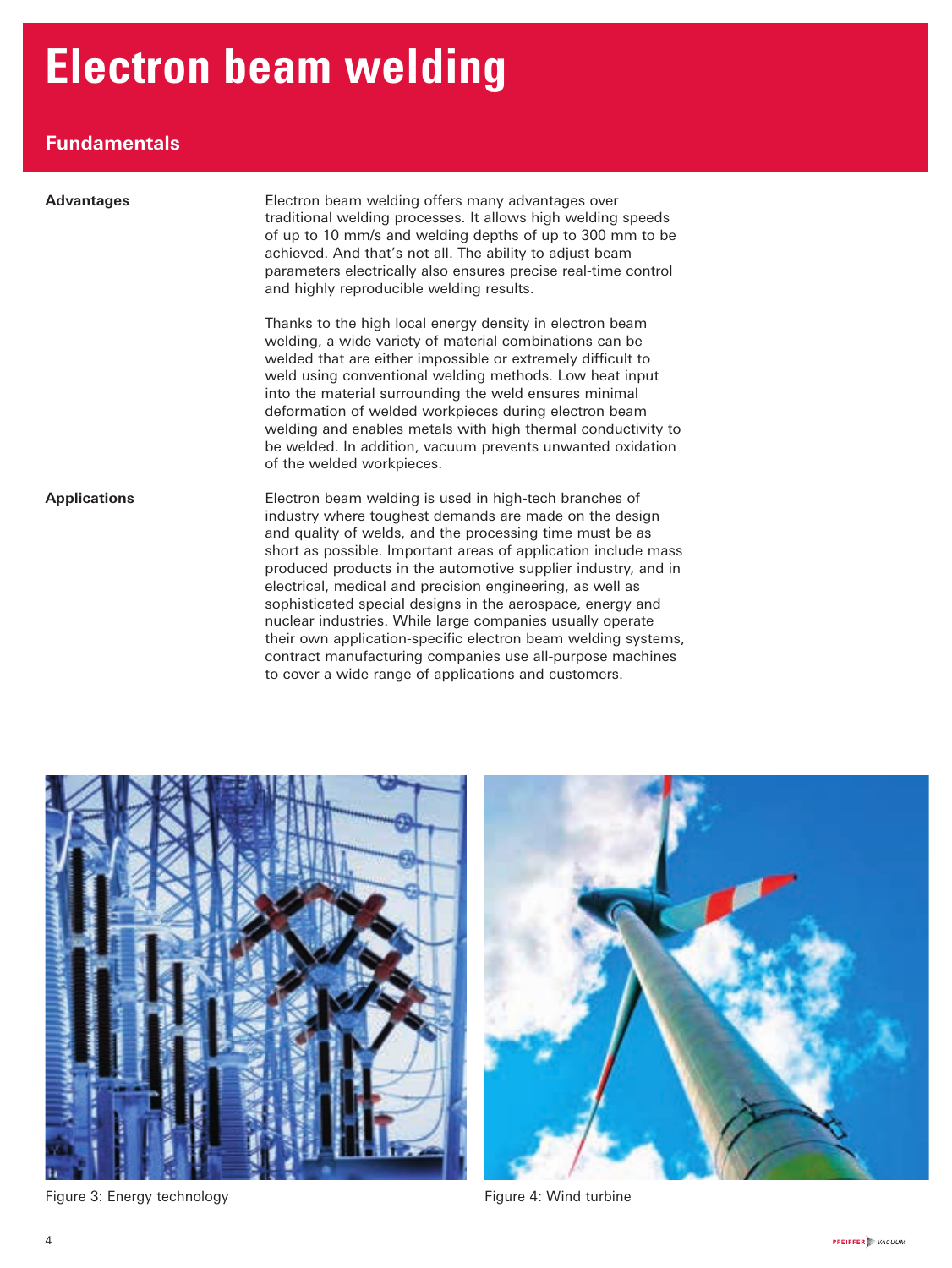| Vacuum technology<br>requirements                    | Vacuum pumps for an electron beam generator need to maintain<br>a permanent background pressure in the high vacuum range<br>following an initial, usually not time-critical, pump-down process.                                                                                                                                                                                                                                                                                                                                                                                                                                                     |  |
|------------------------------------------------------|-----------------------------------------------------------------------------------------------------------------------------------------------------------------------------------------------------------------------------------------------------------------------------------------------------------------------------------------------------------------------------------------------------------------------------------------------------------------------------------------------------------------------------------------------------------------------------------------------------------------------------------------------------|--|
|                                                      | In comparison, the pump configuration for the welding chamber<br>has to meet considerably higher requirements. Evacuating<br>volumes of common welding chambers can vary between a few<br>liters and several hundred cubic meters. It is essential that all<br>these chamber sizes achieve very rapid pump-down times to a<br>defined operating pressure, which is usually located in the upper<br>high-vacuum range. One of the most important criteria for the<br>selection of the vacuum pumps at the welding chamber is<br>therefore a very high pumping speed in the entire relevant<br>pressure range from atmospheric to operating pressure. |  |
|                                                      | In order to minimize downtimes, long maintenance intervals<br>combined with high reliability are of the utmost importance for<br>all pumps used.                                                                                                                                                                                                                                                                                                                                                                                                                                                                                                    |  |
| Comprehensive portfolio<br>for electron beam welding | Pfeiffer Vacuum offers a comprehensive portfolio for electron<br>beam welding. This includes high and medium vacuum pumps<br>for evacuating the welding chamber and the electron beam<br>generator, pressure gauges for atmospheric to high vacuum<br>pressure, valves and flange components for connecting vacuum<br>components and leak detectors for locating leaks.                                                                                                                                                                                                                                                                             |  |

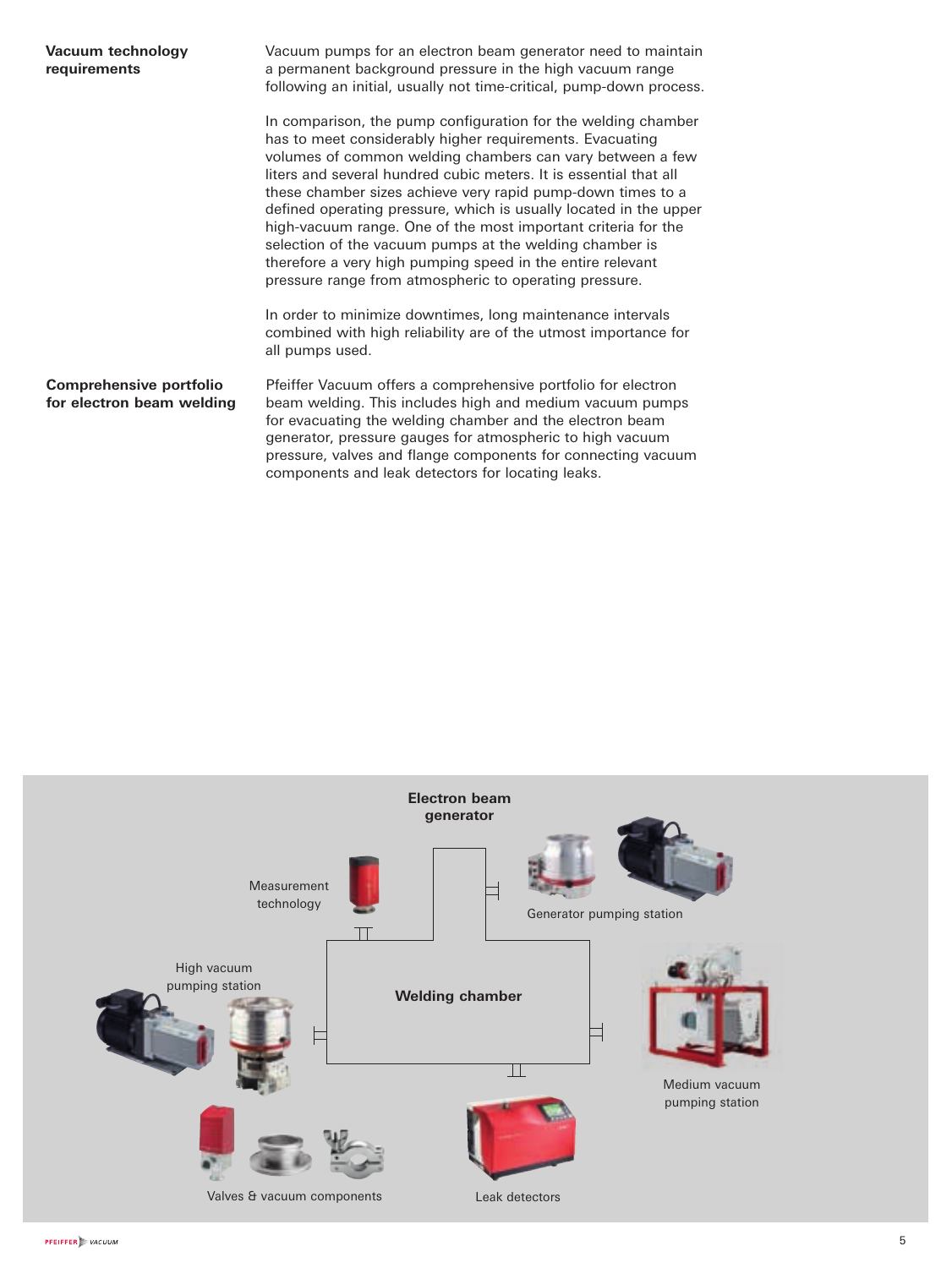### **Evacuation**

**Design** Pfeiffer Vacuum supports you in designing the complete vacuum system for an electron beam welding system. This includes dimensioning of all medium and high vacuum pumps including recommendations for any additional components required. The design takes into account the individual pump characteristics, losses in tube lines, and leaks and desorption effects from inner chamber surfaces. Modern calculation programs developed specially for this purpose are used in the design process.



#### **Evacuating the welding chamber**

A combination of medium and high vacuum pumps is used to evacuate the welding chamber. The task of the medium vacuum pumps is to achieve a suitable fore-vacuum pressure in the welding chamber for switching on the high vacuum pumps within the required time. This is usually in the range of  $10^{-1}$  to 10<sup>-2</sup> hPa, depending on the type of high-vacuum pump used. These pressures can be reliably achieved with compatible and suitably dimensioned multi-stage combinations of Roots and rotary vane pumps. With the CombiLine series of Roots pumping stations, Pfeiffer Vacuum offers a complete standard series of Roots pumping stations that covers a wide range of achievable pumping speeds and ultimate pressures. In addition, customerspecific pumping stations can also be designed and manufactured to meet the most demanding requirements. In cases where a completely hydrocarbon-free vacuum is needed, Roots pumping stations can also use dry screw vacuum pumps as an alternative to rotary vane pumps.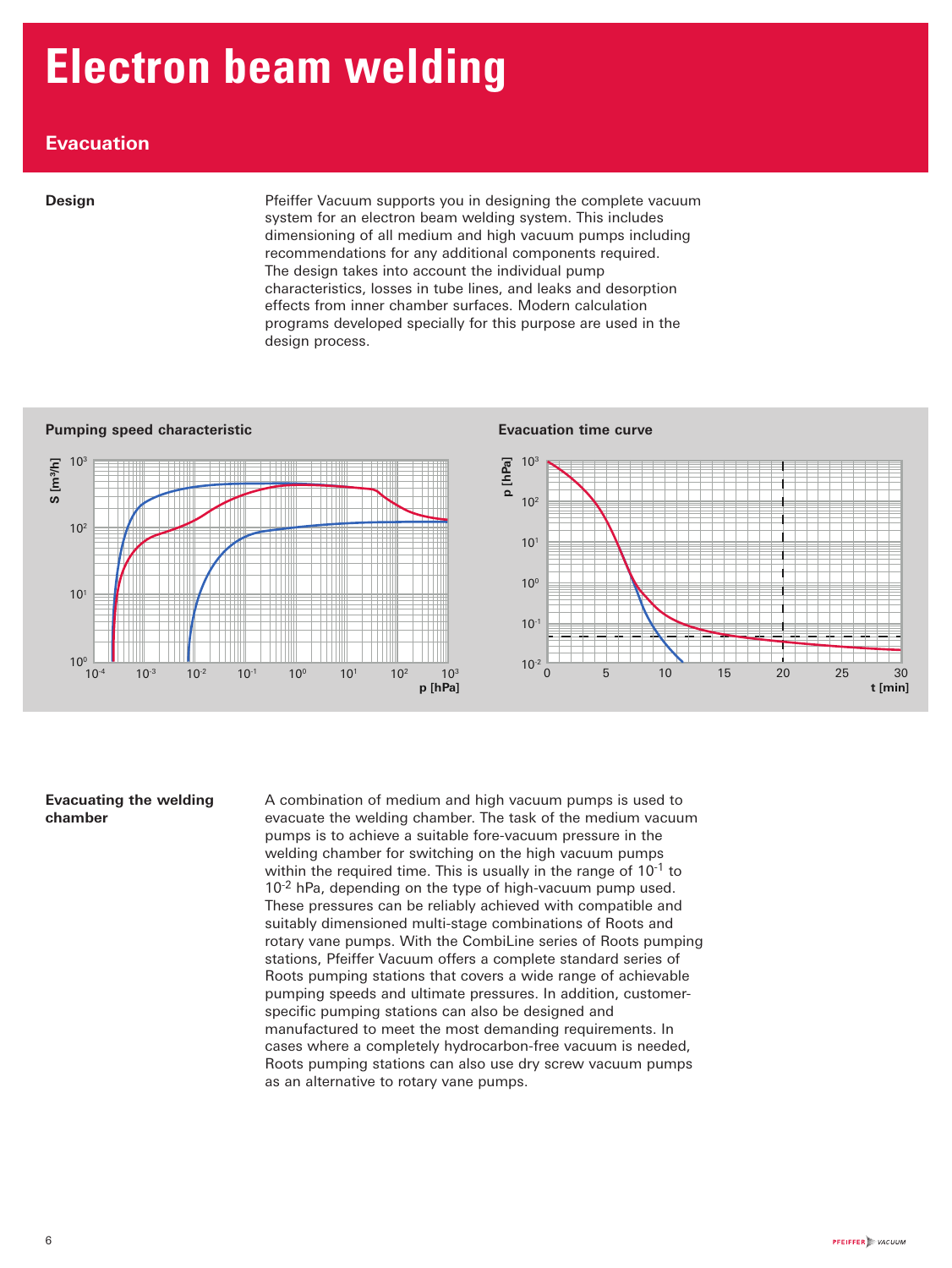High-vacuum pumps used for the welding chamber should generate and maintain the working pressure required for welding, which is usually in the range between 10<sup>-3</sup> and  $10^{-6}$  hPa.

Pfeiffer Vacuum turbopumps are available for pumping speeds of between 10 and 2,700 liters per second. These pumps will win you over with their high cost-efficiency and flexibility. With their optimized reliability, Pfeiffer Vacuum turbopumps use proven bearing systems which are available in two different bearing system options - a hybrid bearing system with a combination of a ceramic ball bearing on the fore-vacuum side and a permanently magnetic radial bearing on the high vacuum side, and a full and active magnetic bearing in which the rotor is levitated with no contact or wear at all. The sophisticated rotor design makes it possible to achieve extremely high pumping speeds, critical backing pressures and gas throughput values as well as very good compression values for light gases.

Oil diffusion pumps and cryopumps from our cooperation partners can be purchased in appropriate dimensions directly from Pfeiffer Vacuum. Pfeiffer Vacuum can thus offer a complete, ideally matched vacuum solution from a single source to meet the requirements of the electron beam welding chamber.

| <b>Medium vacuum</b>                                                                                                                                      |                                                                                                                                                              |                                                                                                                                                    | <b>High vacuum</b>                                                                                                                               |                                                                                                                                                |                                                                                     |
|-----------------------------------------------------------------------------------------------------------------------------------------------------------|--------------------------------------------------------------------------------------------------------------------------------------------------------------|----------------------------------------------------------------------------------------------------------------------------------------------------|--------------------------------------------------------------------------------------------------------------------------------------------------|------------------------------------------------------------------------------------------------------------------------------------------------|-------------------------------------------------------------------------------------|
| <b>CombiLine Roots</b><br>pumping stations                                                                                                                | <b>HiLobe</b><br><b>Roots pumps</b>                                                                                                                          | <b>DuoLine</b><br>rotary vane pumps                                                                                                                | <b>HiPace turbo-</b><br>molecular pumps                                                                                                          | <b>Oil diffusion pumps</b>                                                                                                                     | <b>Cryopumps</b>                                                                    |
|                                                                                                                                                           |                                                                                                                                                              |                                                                                                                                                    |                                                                                                                                                  |                                                                                                                                                |                                                                                     |
| $\blacksquare$ CombiLine stands<br>for a large variety<br>of Roots pumping<br>stations with<br>different backing<br>pumps, graduations<br>and accessories | Pumping speed<br>range, depending<br>on version, from<br>$520 - 2,100$ m <sup>3</sup> /h<br>because of variable<br>speed control<br>Extremely short          | High operational<br>safety thanks to<br>integrated high-<br>vacuum safety valve<br>Complete series<br>from $1.25$ to<br>300 $m^3/h$                | $\blacksquare$ High pumping<br>speeds for light and<br>heavy gases<br>High process<br>suitability, resilient<br>against particle<br>accumulation | ■ Very high pumping<br>speed for air<br>■ Optionally with<br>integrated baffle<br>cap or, if necessary,<br>with upstream<br>baffle to minimize | Very high pumping<br>speed for air and<br>water vapor<br>Hydrocarbon-free<br>vacuum |
| Modular concept<br>with DuoLine<br>(WD series),<br>HeptaLine<br>(WH series) and<br>HenaLine<br>(WU series)<br>$\blacksquare$ In addition to               | pump-down times<br>due to superior,<br>next-generation<br>drive concept<br>Intelligent interface<br>technology allows<br>process adjustment<br>and condition | ■ Optionally<br>available with<br>wear-free magnetic<br>coupling. As a<br>result, extended<br>maintenance<br>intervals and no<br>unplanned outages | ■ Maximum operating<br>reliability by<br>monitoring all<br>operating data<br>$\blacksquare$ Extensive range of<br>accessories                    | oil return flow                                                                                                                                |                                                                                     |

due to oil leaks

the standard range, customerspecific pumping stations can also be designed to meet individual requirements

monitoring (Industry 4.0) ■ Reduced installation costs due to flexible mounting orientation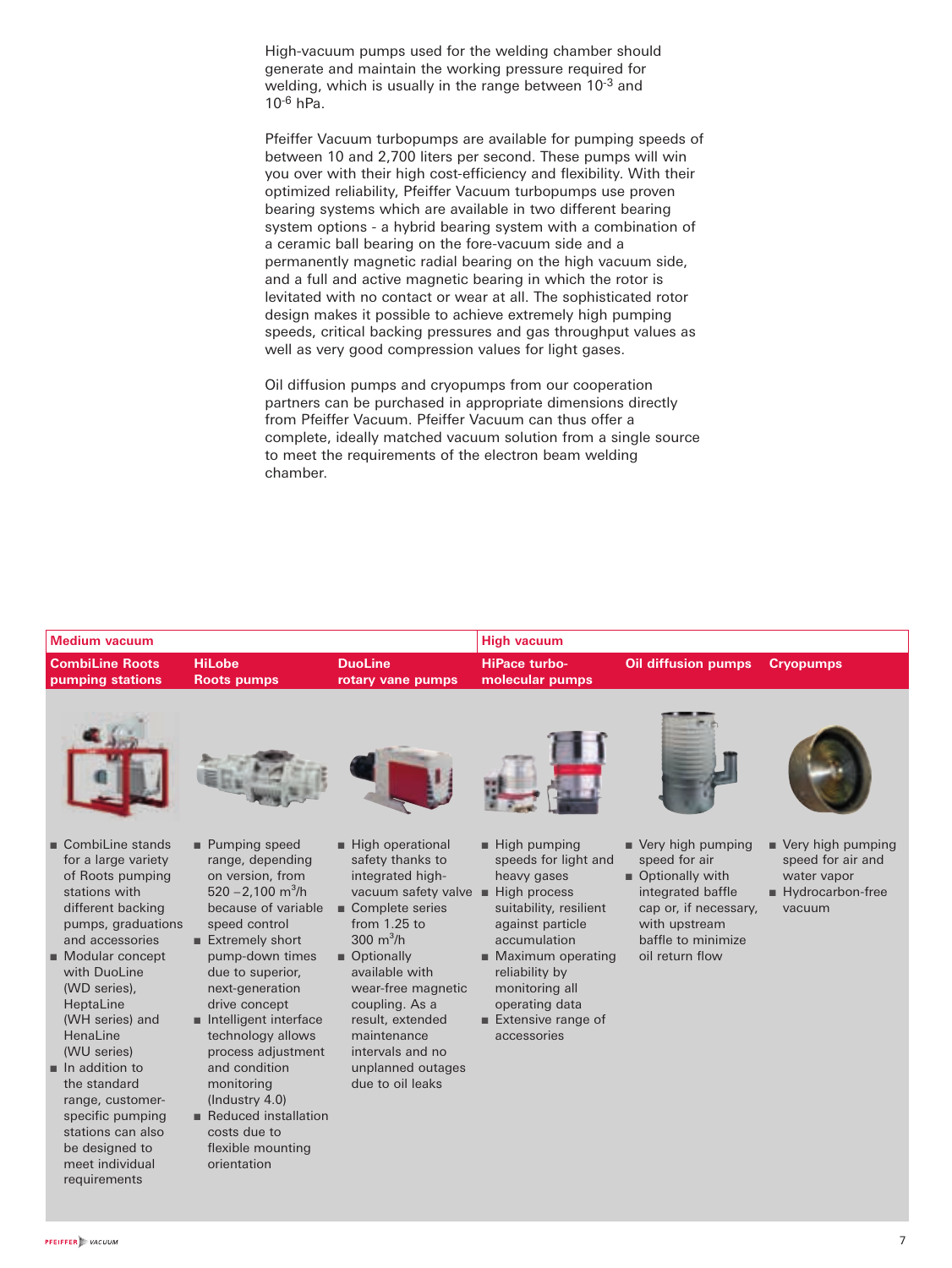### **Evacuation**

 **Evacuating the electron beam generator** 

 For the electron beam generator, turbomolecular pumps are normally used to generate and maintain pressure in the high vacuum range. Since the pump-down process on the electron beam generator is generally not time-critical, medium-sized turbomolecular pumps (HiPace 300 or HiPace 700, with a DN 100 or DN 160 inlet flange) are normally used. Single rotary vane pumps are used as backing pumps or, if hydrocarbon-free vacuum is required, small dry backing pumps such as multistage Roots pumps or scroll pumps are used.



 Figure 5: HiPace turbomolecular pump on the electron beam generator Courtesy of Steigerwald Strahltechnik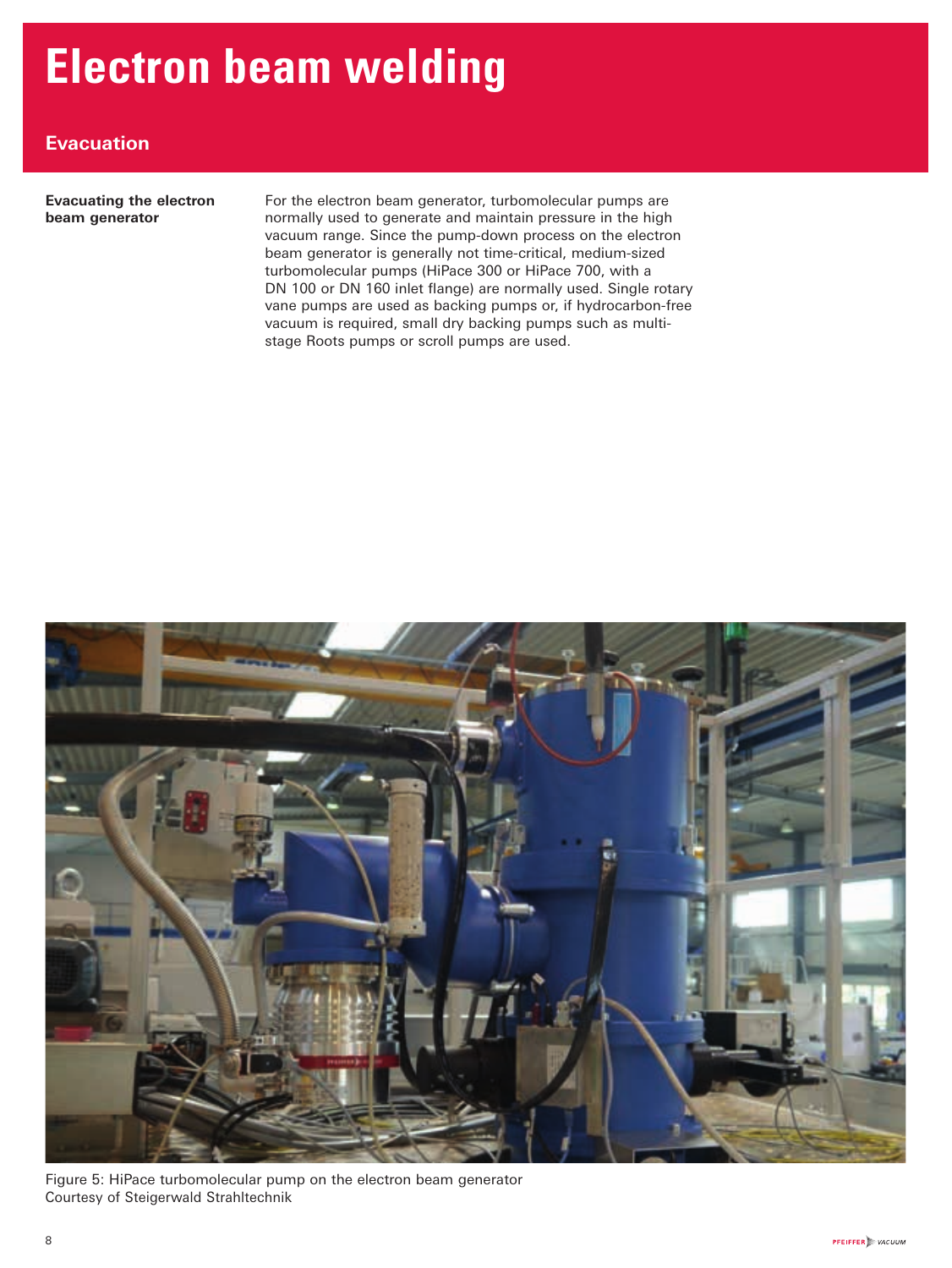### **Pressure measurement**

**Pressure measurement** For pressure measurement on the welding chamber and electron beam generator, combination vacuum gauges of type PKR (Pirani/ cold cathode transmitter) from the Pfeiffer Vacuum ActiveLine range have proven themselves in practice.

> Compact Pirani transmitters (Pfeiffer Vacuum TPR, Active Line) are typically used to measure the backing pressure of the high-vacuum pumps used.

As an alternative to transmitters from the ActiveLine series, DigiLine gauges with digital signal transmission can also be used for interference-free communication with a PLC.

#### **Product overview**

### **PKR 251 / 261 / 360 / 361 TPR 270 / 271 / 280 / 281** ■ FullRange<sup>®</sup> gauges with two sensors in one housing ■ Measurement range 10 -9 to 1,000 hPa ■ Robust and reliable ■ Insensitive to air infiltration ■ Pirani transmitter ■ Measurement range 10-4 to 1,000 hPa ■ Compact and robust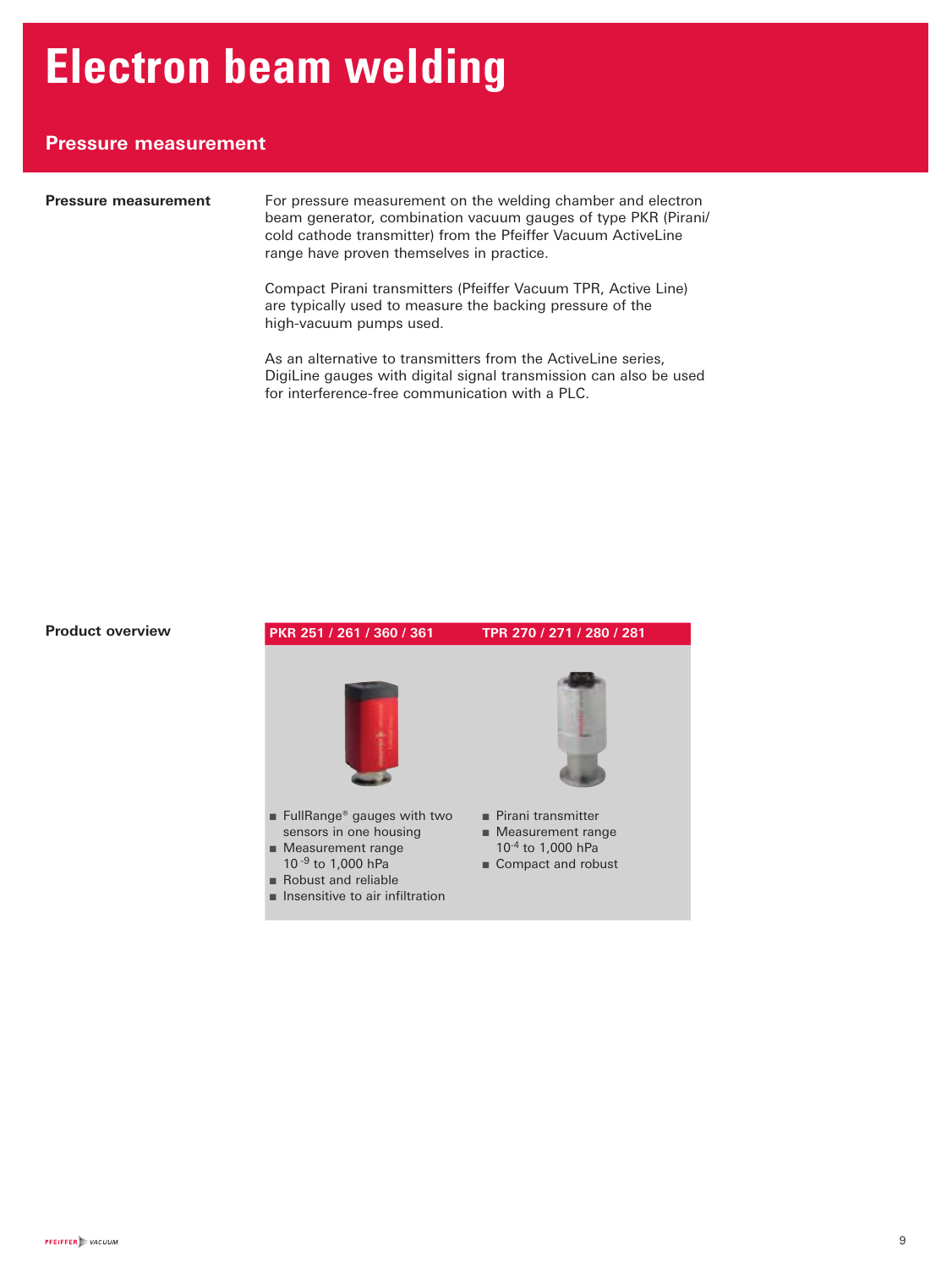### **Leak detection**

**Leak detection** A good tightness of the electron beam welding system is indispensable for achieving the necessary working pressure. The integral leak test is carried out, typically using the pressure rise method. In doing so, the system is evacuated to a defined pressure value. After that, all valves are closed. The pressure rise as a function of time then yields the integral leakage rate. It should be noted that internal leaks, desorption from surfaces and evaporation or sublimation can also cause a pressure increase and may falsify the result. Therefore, an empty, clean and dry chamber is a requirement for accurately detecting the leakage rate.

> If the leakage rate exceeds the desired threshold, it is important to locate and correct any leaks. Their high detection sensitivity, short test time and easy operation make helium leak detectors ideal for localizing leaks. The system is first of all evacuated. From the outside, helium is sprayed locally on sealing points, welds and other potential leaks using a spray gun. In the event of a leak, the helium flows into the evacuated vacuum chamber and is sucked in and detected by the leak detector. In order to realize short response times, the leak detector is used in large systems in partial flow to the existing vacuum system.



Figure 6: Aluminum rims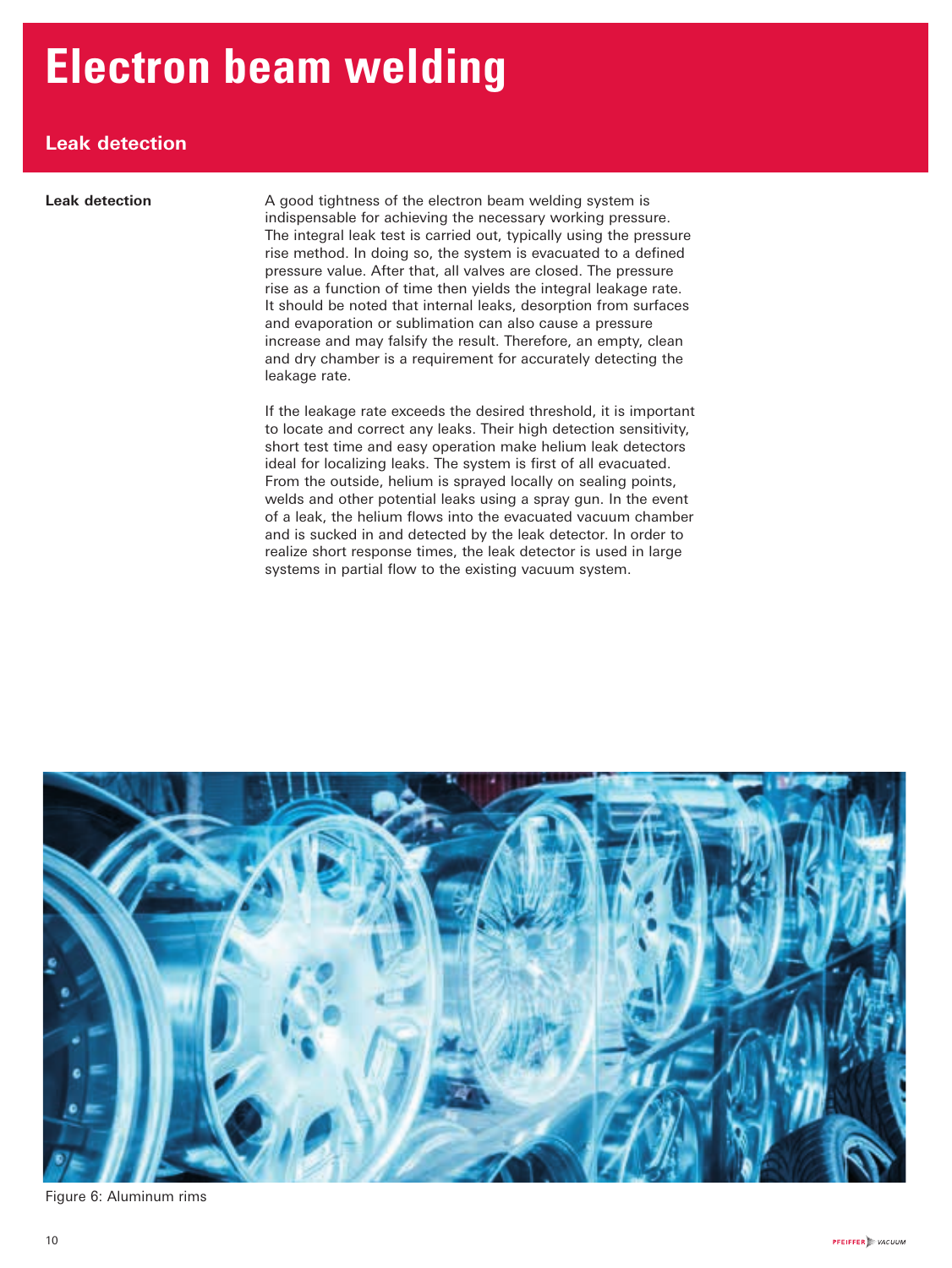

With the ASM 340, Pfeiffer Vacuum offers a powerful leak detector for universal use. The compact and portable ASM 310 is the first choice for mobile use, such as for service engineers.

#### **Product overview**

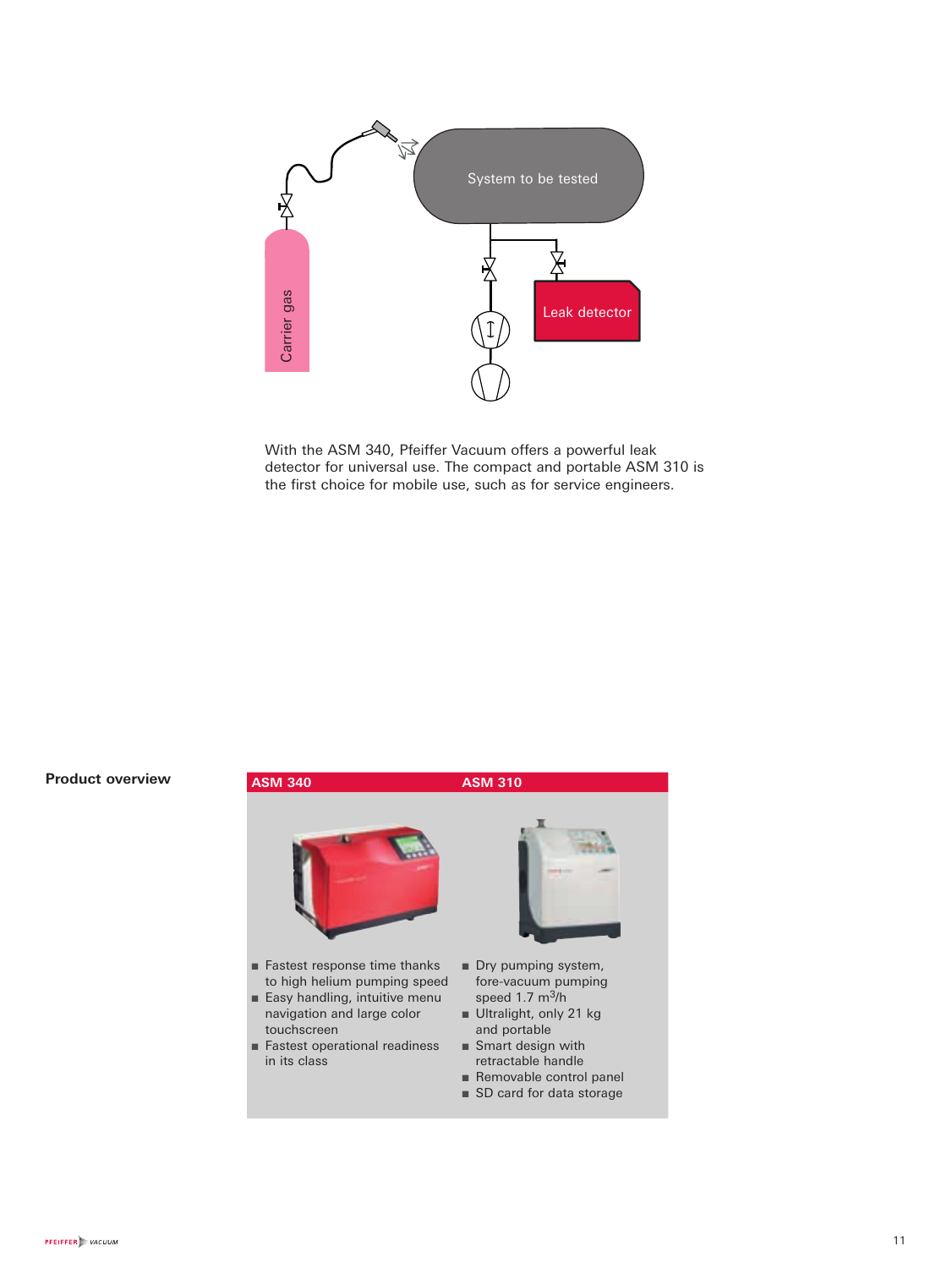## **Pfeiffer Vacuum Service**

 **Our services – your advantages**  Each customer places its own particular demands on its products, and these may also be influenced by applicationspecific parameters. Our flexible service concept, with a focus on preventive services, offers just the right solution for you.  **Preventive maintenance – avoid downtimes**  With our preventive service concept, we can recommend service intervals tailored to each product. The aim is to avoid failures and to carry out planned and predictable servicing. **Maintenance level 1** includes fluid changes and contributes significantly to the good working order of the product. **Maintenance level 2** also includes replacement of all wear and tear parts. In **maintenance level 3**, all wear and tear parts of the product are replaced and the product is overhauled. In order to keep downtimes to a minimum, we offer temporary replacements for many of our products for the duration of maintenance. We provide an equivalent

The Pfeiffer Vacuum Service Concept

immediately.



**replacement product** that our customers can start using

- **Services at a glance** User training and product training
	- Pfeiffer Vacuum original spare parts and tools
	- Troubleshooting and advice from our technical
		- support team
	- Comprehensive on-site service by our service technicians
	- Maintenance and repair in our service centers worldwide
	- Individual service agreements
	- Replacement products
	- Calibration service for measuring devices and helium test leaks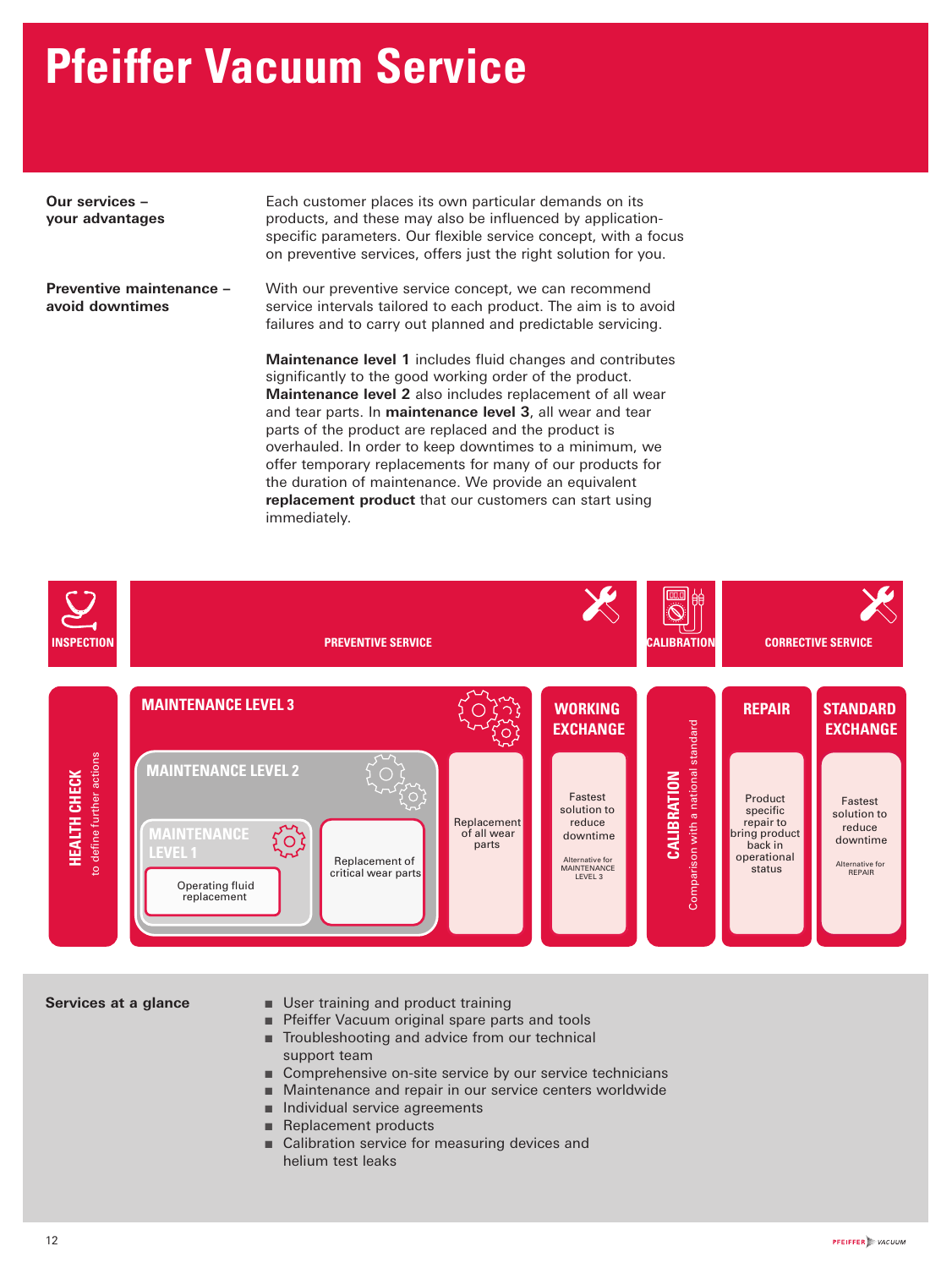#### **Spare parts – original parts increase life expectancy**

Pfeiffer Vacuum's spare parts and tools are defined as early as at the product development stage. This ensures their tailormade fit and quality.

Every improvement to our serial products is also transferred to our spare parts. This means products are brought up to state of the art status after undergoing maintenance level 3 or a repair.



**Advice – to assist you with any questions you may have**

**Technical support – competent advice from the experts**

**Field service technicians on site**

From commissioning new vacuum components and systems to troubleshooting, and from maintenance to repairs, we offer our customers a comprehensive range of on-site services. Our service locations ensure customer proximity and short-term assistance in emergencies.

replacement parts, it is our employees and personal contact

Since not everything about our products is self-explanatory and questions can arise both before and after purchase, Pfeiffer Vacuum's Technical Support is available to assist our

Each member of our team specializes in a specific area of our portfolio to enable them to assist our customers competently with technical questions relating to our products. Our team also works closely with our developers and application

that give our service its special touch.

customers.

experts.

**Service agreements – individually tailored to your project** We offer project-specific service agreements so that our customers can plan maintenance or service interventions over a long term. These agreements can be made at a later date or as early as during the project planning stage. In order to take our customers' differing needs into account, agreements may include all or just some of the services we offer.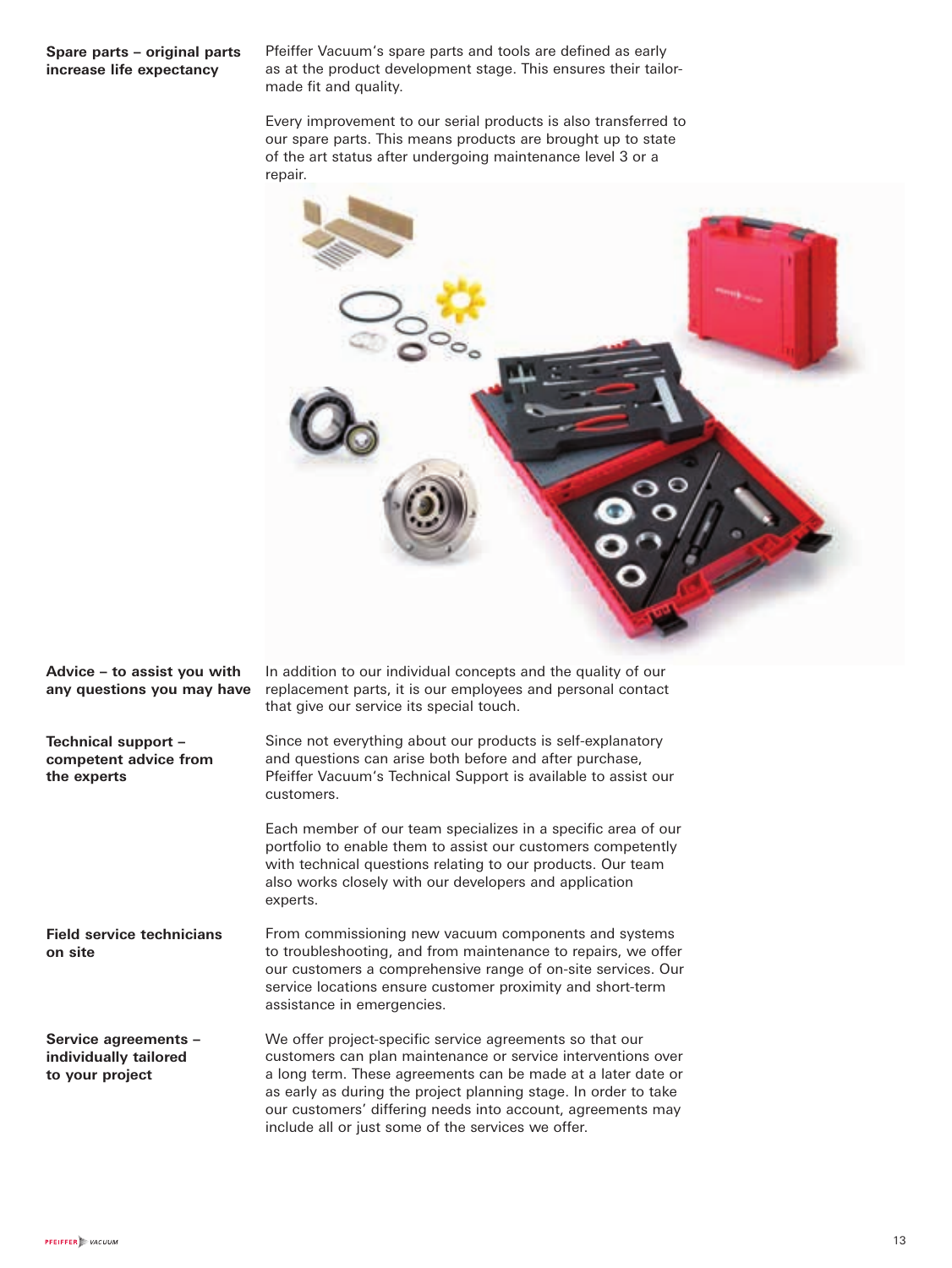### **Components and valves**

### **The connection in your vacuum system**



A vacuum system is made up of a variety of individual parts which are combined to form a single unit. Pfeiffer Vacuum also offers more than standard solutions. Components can be modified to meet your requirements or a customized solution can be produced to fit your needs perfectly.

#### **Your advantages and benefits** ■ A direct contact for you and your projects

- Proactive support and competent advice
- Make ordering more convenient
- Short delivery times
- High delivery reliability
- High security of supply
- More than half a million parts in stock
- High uptime
- Cost saving no own stock keeping necessary
- Vacuum components available in online shop
- Convenient online ordering at any time
- Information about your prices, delivery times and terms



**www.vacuum-shop.com**







Components **Components** Valves **Valves Feedthroughs** Manipulators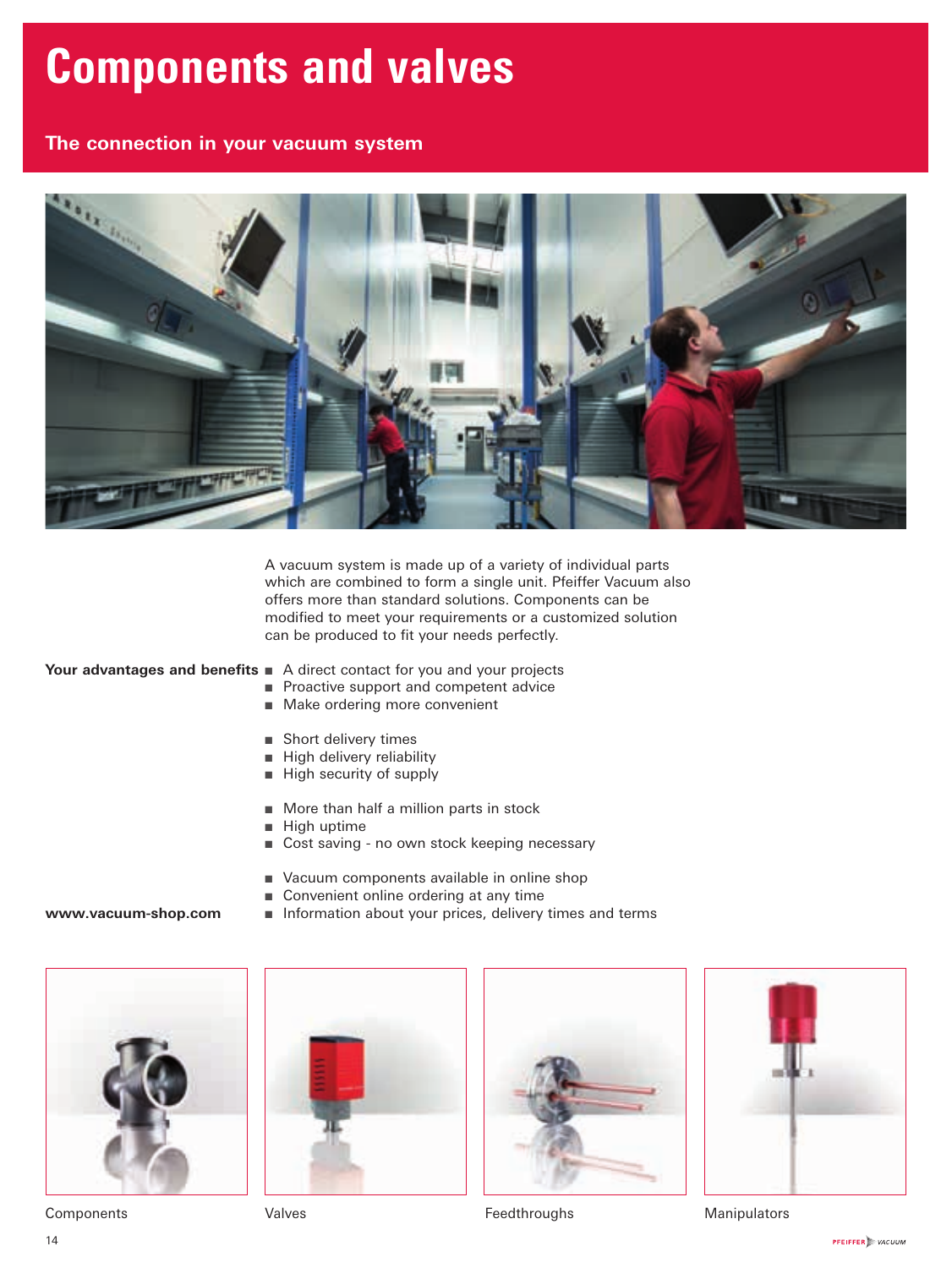### **Custom vacuum chambers**

### **Individually designed chambers for your vacuum applications**

Due to our many years of experience we are familiar with almost all possible tasks and can provide professional guidance for system specifications, design and engineering.

Our physicists, designers, project managers and production specialists have extensive experience in many applications from all market segments. The tasks are based on your requirements: our starting point on the path to a finished product can range from a rough sketch to a complete set of blueprints.

| High vacuum chambers | Advantages           | <b>Benefits</b>                                       |
|----------------------|----------------------|-------------------------------------------------------|
|                      | Preconfigured design | Cost and time savings due to lower design<br>expenses |
|                      | Proven, tough design | $\blacksquare$ Reliable and safe                      |
|                      | ■ Customized ports   | Individual adaptation to your processes               |

| Medium vacuum chambers | Advantages           | <b>Benefits</b>                                         |
|------------------------|----------------------|---------------------------------------------------------|
|                        | Preconfigured design | ■ Cost and time savings due to lower design<br>expenses |
|                        | Proven, tough design | $\blacksquare$ Reliable and safe                        |
|                        | ■ Customized ports   | Individual adaptation to your processes                 |

| Modular vacuum chambers | Advantages             | <b>Benefits</b>                                       |
|-------------------------|------------------------|-------------------------------------------------------|
|                         | ■ Preconfigured design | Cost and time savings due to lower design<br>expenses |
|                         | Modularly expandable   | ■ Maximum flexibility at all times                    |
|                         | ■ Customized ports     | ■ Adaptable individually to your application          |

| <b>Custom vacuum chambers</b> | Advantages                                                                            | <b>Benefits</b>                            |
|-------------------------------|---------------------------------------------------------------------------------------|--------------------------------------------|
|                               | Individual design                                                                     | ■ Can be adapted optimally to your process |
|                               | High quality materials                                                                | <b>Best quality and long life</b>          |
|                               | ■ Robust design                                                                       | $\blacksquare$ Reliable and safe           |
|                               | Project engineering and construction by<br>qualified and experienced project managers | $\blacksquare$ Time saving                 |

 $\mathbf{L} = \mathbf{L}$ 

-